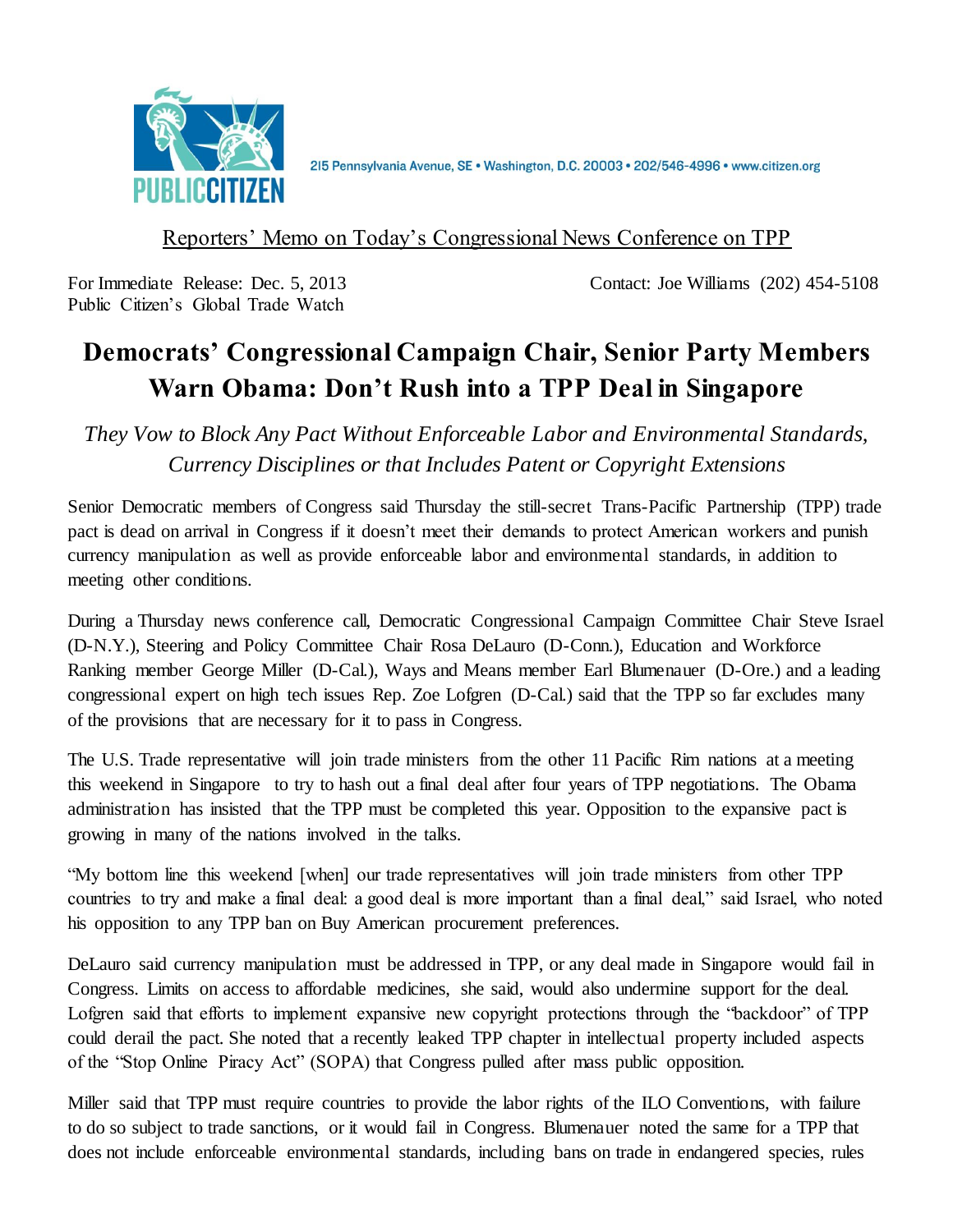to prevent overfishing and enforcement of TPP nations' obligations in Multilateral Environmental Agreements.

#### **Link for recording of news conference:**

#### **<http://www.conferenceplayback.com/stream/66218019/74193201.mp3>**

## **Excerpts from Recording of the Representatives' Comments at Today's Press Conference**

**Rep. Rosa DeLauro (D-CT):** We all know next week the trade ministers from the 12 nations will meet in Singapore. Their goal is the announcing of a deal on the TPP free trade agreement, a deal on an agreement that we know still has outstanding many of the core demands that have been made by the Congress and the U.S. public…. Several of our TPP partners have a history of or are currently manipulating their exchange rates to promote their exports, which is why including currency discipline in the agreement is critical, which will allow us to level that playing field for American workers. The Congress has been very vocal, our colleague Mike Michaud has led a bipartisan effort in the House, that received more than half of all House members, with 230 signed a letter urging the administration to include currency disciplines in the agreement. A similar letter in the Senate was signed by 60 senators. So not doing something on currency in this agreement would be a slap in the face to Congress…. There appears to be no discussion about currency manipulation, and like labor, environmental standards, intellectual property chapter, among other things- it threatens to limit access to affordable medicines – that remain undecided going into Singapore to this gathering next week…. It is Congress that has a final say on whether a trade deal is approved. Any deal that does not meet the Congress's prerogative such as insistence that such a deal includes disciplines against currency cheating will not pass in Congress. In other words, any deal announced as final next week is far from it.

**Rep. George Miller (D-CA):** I'm deeply concerned about the question of labor protections and what role labor and labor rights are going to play in the trade that is envisioned to expand between these countries and the United States…. it's become pretty clear from just reports in the media and other sources that this is a fundamental area of disagreement on the question of whether or not those labor rights will be enforced and what are those labor rights? Are they going to recognize the ILO's core conventions? Will they recognize enforceable labor rights at all, as President Bush did in 2007? And, if they're not, then this is very bad news for American workers, for American businesses, trying to compete. And that's why many of us have raised this question of Fast Track… we just went through the labor action plan for Colombia, great on paper, but not very good on the ground for the workers in Colombia. There's already been some suggestion that now they're working on a labor action plan for the TPP. These countries are much more hostile to labor than even Colombia. Colombia at least had some recognition of labor unions and rights as part of their history… So we are terribly concerned when you think about the basic ILO core labor standards and you think about Vietnam, which absolutely does not recognize the right of workers to organize, and how does that play into it?... I'm encouraged that almost 200 members of the House on both sides of the aisle expressed their concern about support for TPA [Fast Track] so that Congress can have an opportunity to look at and deal with this labor agreement There's a huge amount of worldwide trade; a very significant portion of trade across the Pacific.

**Rep. Zoe Lofgren (D- CA):** I just wanted to address the leaked IP chapter of the TPP because we've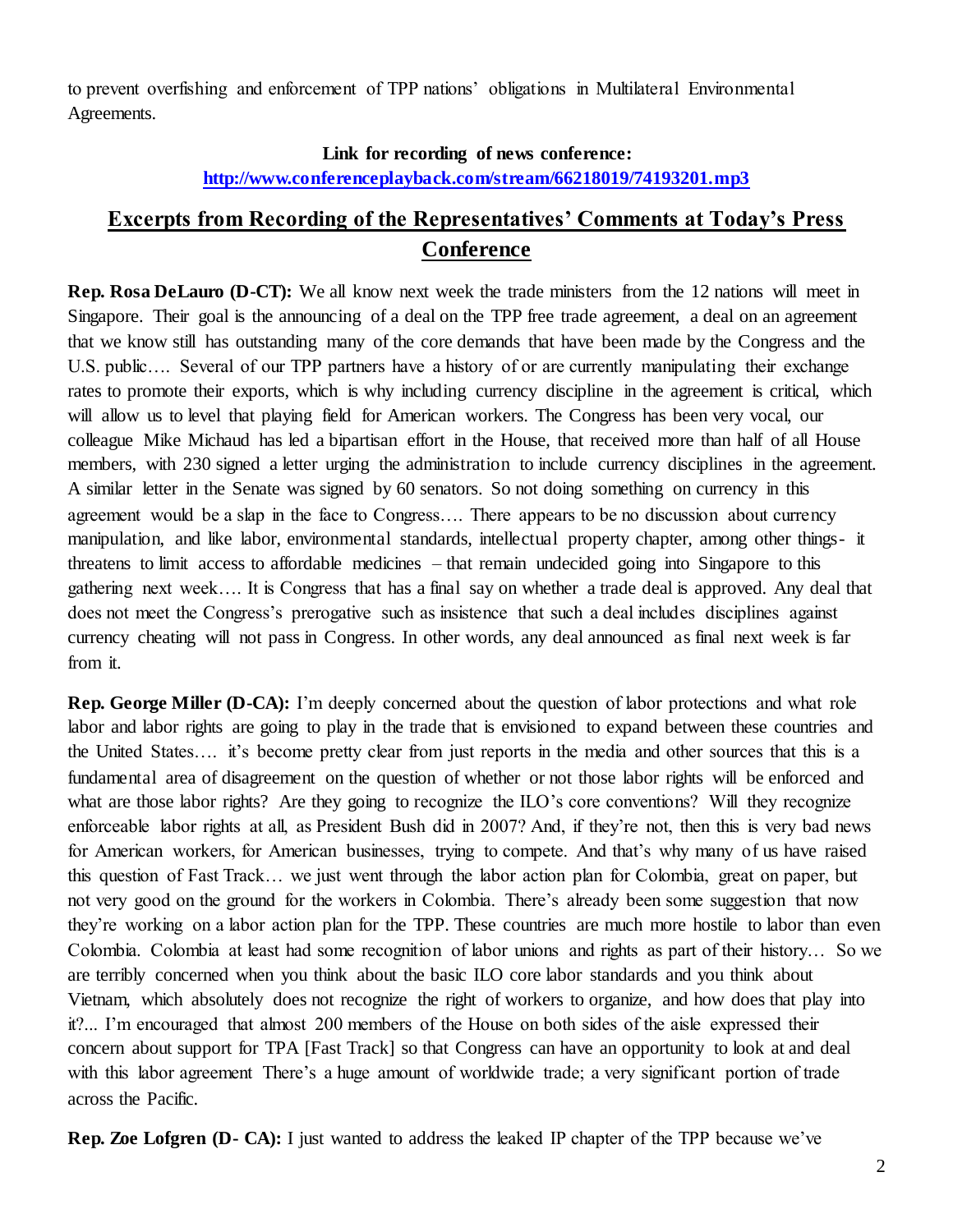expressed concern in the past that these trade agreements really are at the expense of consumer rights and fair use in the public domain. In fact I wrote to the USTR about these issues in September of 2012 and it doesn't look like they've been resolved. First, the leaked TPP text would apparently export new copyright terms to signatory countries rather than allowing the copyright term to be determined by each country. We are trying to press for a current copyright term of life plus 70 years. I mean we're talking about a couple of centuries in terms. Mexico is talking about 100 years, I personally think that's too long, but the TPP would lock that in for all signatory countries. Second, it looks like there would be new restrictions on limitations and exceptions to copyright such as what we in the U.S. enjoy as fair use. I believe that fair use in the digital age is absolutely crucial to creativity, education, social commentary, free speech, and yet it appears that the signatories would confine copyright limitations to certain special cases. This could lead to an abuse by rights holders, it is not innocuous and would be at odds with the First Amendment of the United States. Third, the leaked TPP provides extensive provisions on technical protection measures such as DRM to prevent copying or modifying copyrighted work. This is something which has come to the public's attention here in the United States when the librarian said you couldn't unlock your cellphone! We're trying to change it, this provision looks like it would lock in really backward provisions of law. In closing, this is backdooring through a trade agreement that which could not be obtained in the Congress. I think we all remember SOPA, the Stop Online Piracy Act. Millions of Americans shut the phone system down in the United States. It looks like there are some elements of SOPA that are being inserted in this trade agreement and I don't think the American people are going to put up with it.

**Rep. Earl Blumenauer (D-OR):** From my vantage point, if we're not going to deal with the environmental provisions that we included in what was known as the May  $10<sup>th</sup>$  agreement established soon after Democrats took control of Congress, it's unacceptable for me and I suspect it's going to be unacceptable for many of my colleagues in the House and the Senate… We should not let the Trans-Pacific Partnership slide by without building on the previous progress in the environmental chapter. We need to work to make sure that the environmental chapter is binding and subject to dispute settlement... And the U.S. needs to make sure that it contains strong marine conservation provisions, particularly because these are the countries, who will be a party to this agreement, that represent over a third of the global catch…. It needs to have robust and legally enforceable prohibitions on the trade in illegally harvested timber and wood products…. We want to make sure that this agreement prevents the trade in endangered wildlife and plants... One of the keys to doing this will be our multilateral environmental agreements, these MEAs. Because in addition to requiring that the signatory countries uphold their own environmental laws, I think it's important to ensure that countries are committed to upholding any MEA to which they are a party. This gives us additional leverage and establishes a floor…. I think that the USTR and these other countries should be on notice that we are not interested in accepting anything less. Many of these countries including Peru already have trade agreements with the U.S. that contain May  $10<sup>th</sup>$  environmental provisions and I hope as I say, this is the floor as we move forward…

**Rep. Steve Israel (D-NY):** I've been a longstanding supporter of free trade and I also understand that free trade has to be fair. And the only way you're going to get free and fair trade is if Congress is able to assert oversight in review of trade agreements; there's got to be checks and balances and I'm very concerned that TPP does not currently provide those checks and balances. That's why I joined 160 of my Democratic House colleagues in sending a letter to the President calling for a new process to replace the old era Fast Track.  $20<sup>th</sup>$ century Fast Track just does not work for 21<sup>st</sup> century agreements. We've got a find a process that provides a